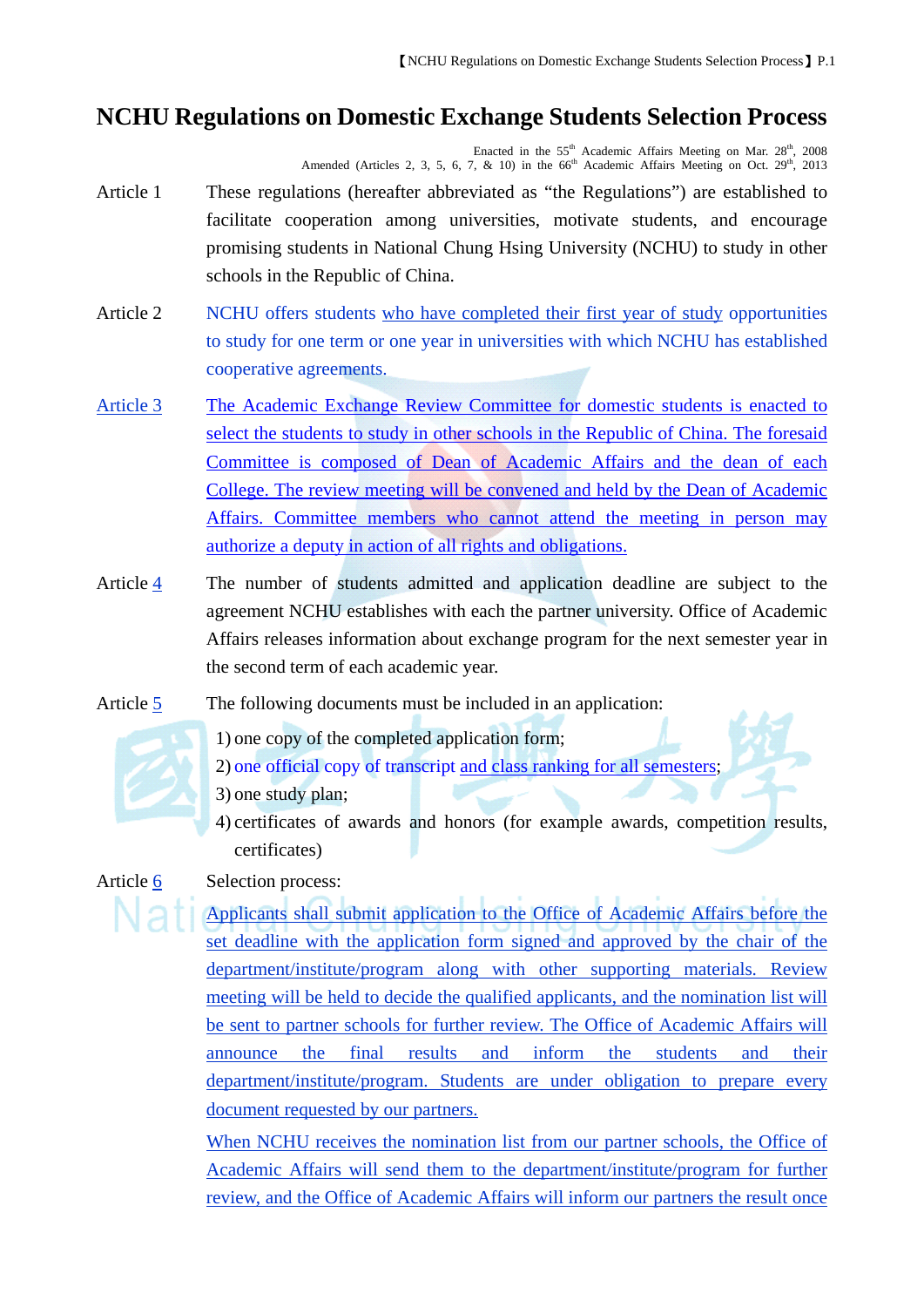the decisions are made.

Article 7 The Academic Exchange Review Committee will evaluate the submitted documents according to the following terms: 1.Current academic grades: 50% 2.Study Plan: 30%

> 3.Two Recommendation letters and other supplementary documents: 20% The applicants will be nominated in accordance with their ranking score. Those who are not selected will be put on the waiting list, and may be selected later by sequence to fill the vacancy. Selection from the waiting list is not guaranteed.

- Article 8 Students who wish to withdraw from the exchange program after being accepted must submit an application for withdrawal to the Division of Registration, the Office of Academic Affairs one month before the term starts for the Office to notify the visiting university and the visiting department (graduate institute or degree course). The aforementioned students are not allowed to request for postponement or replacement. Students who fail to file an application for withdrawal before the deadline will be prohibited from future participation in the program.
- Article 9 The time spent on exchange program is included in the student's permitted length of study. Each exchange student is allowed to study in the visiting university for a maximum of one year with no extension allowed. In principle, each student is allowed to apply once to one university. Students who had participated in an international exchange program in the past are not allowed to participate in the local exchange program.
- Article 10 Exchange students must enroll at their home universities and pay the tuition fee, credit fee, and other fees included in the registration process. This article may be subject to the provisions specified in the agreements with partners.
- Article 11 When the home and visiting university regulations stipulate different maximum and minimum credit number, an exchange student's maximum credit number shall be based on the lower maximum of the two universities, and the minimum credit number shall be based on the higher minimum of the two universities.
- Article 12 At the end of the exchange program, the students should apply for an official transcript or academic report from the visiting university for post-exchange credit transfer. The home department (graduate institute or degree course) determines if the courses and credits are transferable.
- Article 13 Exchange students must abide by the regulations of the visiting university and pay dorm fees if assigned a dorm room.